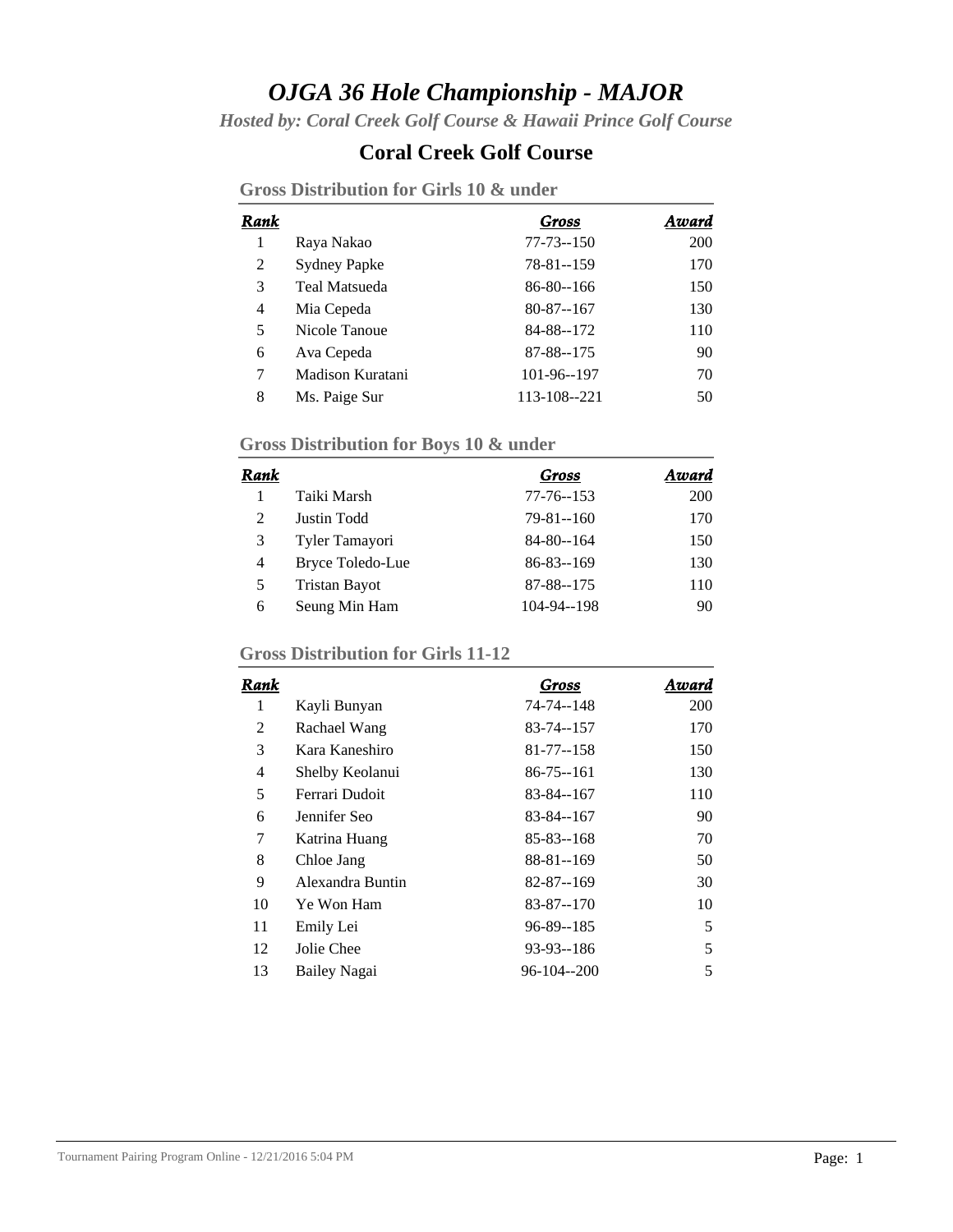## *OJGA 36 Hole Championship - MAJOR*

*Hosted by: Coral Creek Golf Course & Hawaii Prince Golf Course*

### **Coral Creek Golf Course**

| Rank |                       | Gross           | Award |
|------|-----------------------|-----------------|-------|
| 1    | Joshua Chung          | 66-76--142      | 200   |
| 2    | Marshall Kim Jr       | 79-75--154      | 170   |
| 3    | Jonathan Chung        | 81-77--158      | 150   |
| 4    | Dane Watanabe         | 86-79--165      | 130   |
| 5    | Rayden Hara-Shimabuku | $85 - 81 - 166$ | 110   |
| 6    | Ryan Fukui            | 84-96--180      | 90    |
| 7    | Dong Woo Im           | 89-95--184      | 70    |
| 8    | Chad Kunihisa         | 109-103--212    | 50    |

#### **Gross Distribution for Boys 11-12**

#### **Gross Distribution for Girls 13-14**

| <b>Rank</b> |              | Gross        | Award |
|-------------|--------------|--------------|-------|
|             | Michelle Kim | $99-100-199$ | 200   |

#### **Gross Distribution for Boys 13-14**

| Rank |              | Gross           | Award |
|------|--------------|-----------------|-------|
|      | Kolbe Irei   | 74-69--143      | 200   |
| 2    | Jacob Torres | 79-66--145      | 170   |
| 3    | Jake Sequin  | 75-74--149      | 150   |
| 4    | Peter Jung   | 79-75--154      | 130   |
| 5    | Noah Koshi   | 82-75--157      | 110   |
| 6    | Ryan Kong    | 88-79--167      | 90    |
| 7    | Jacob Char   | $91 - 83 - 174$ | 70    |

#### **Gross Distribution for Girls 15-18**

| Rank |                | Gross           | Award      |
|------|----------------|-----------------|------------|
|      | Naomi Wong     | 74-79--153      | <b>200</b> |
| 2    | Isabelle Won   | 79-75--154      | 170        |
| 3    | Soo Min Joo    | $83 - 84 - 167$ | 150        |
| 4    | Jodi Torricer  | 89-84--173      | 130        |
| 5    | Minami Sato    | 88-93--181      | 110        |
| 6    | Avery Kageyama | 98-84--182      | 90         |